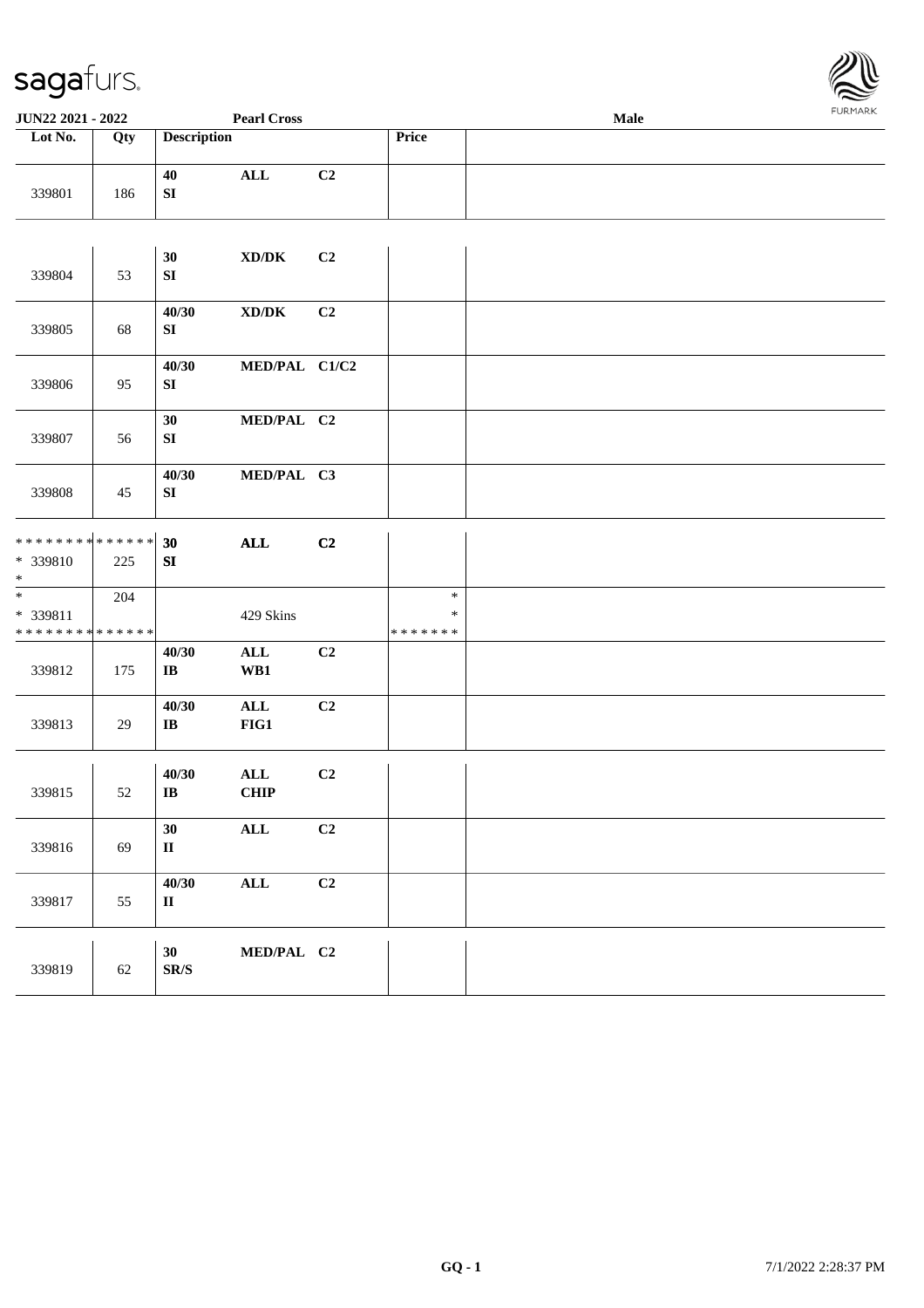

| JUN22 2021 - 2022                       |     |                      | <b>Pearl Cross</b> |                |                             | Male | FURMARK |
|-----------------------------------------|-----|----------------------|--------------------|----------------|-----------------------------|------|---------|
| Lot No.                                 | Qty | <b>Description</b>   |                    |                | <b>Price</b>                |      |         |
| 339824                                  | 50  | 40/30<br><b>SROY</b> | XP/2XP             | C <sub>3</sub> |                             |      |         |
| 339825                                  | 196 | 20<br><b>SI</b>      | XD/DK              | C <sub>2</sub> |                             |      |         |
| 339826                                  | 287 | 20<br><b>SI</b>      | MED/PAL C2         |                |                             |      |         |
| ************** 20<br>* 339827<br>$\ast$ | 285 | <b>SI</b>            | <b>ALL</b>         | C <sub>2</sub> |                             |      |         |
| $*$<br>* 339828<br>**************       | 294 |                      | 579 Skins          |                | $\ast$<br>$\ast$<br>******* |      |         |

| 339832 | 40 | 20<br>SR/S | $\bold{X}\bold{D}/\bold{D}\bold{K}$ | C <sub>2</sub> |
|--------|----|------------|-------------------------------------|----------------|
|        |    |            |                                     |                |

| 339837 | 59  | 20/0<br>SI        | XD/DK         | C1/C2 |  |
|--------|-----|-------------------|---------------|-------|--|
| 339838 | 107 | 20/0<br><b>SI</b> | MED/PAL C1/C2 |       |  |
| 339839 | 248 | $\bf{0}$<br>SI    | MED/PAL C2    |       |  |
| 339840 | 71  | 20/0<br><b>SI</b> | MED/PAL C3    |       |  |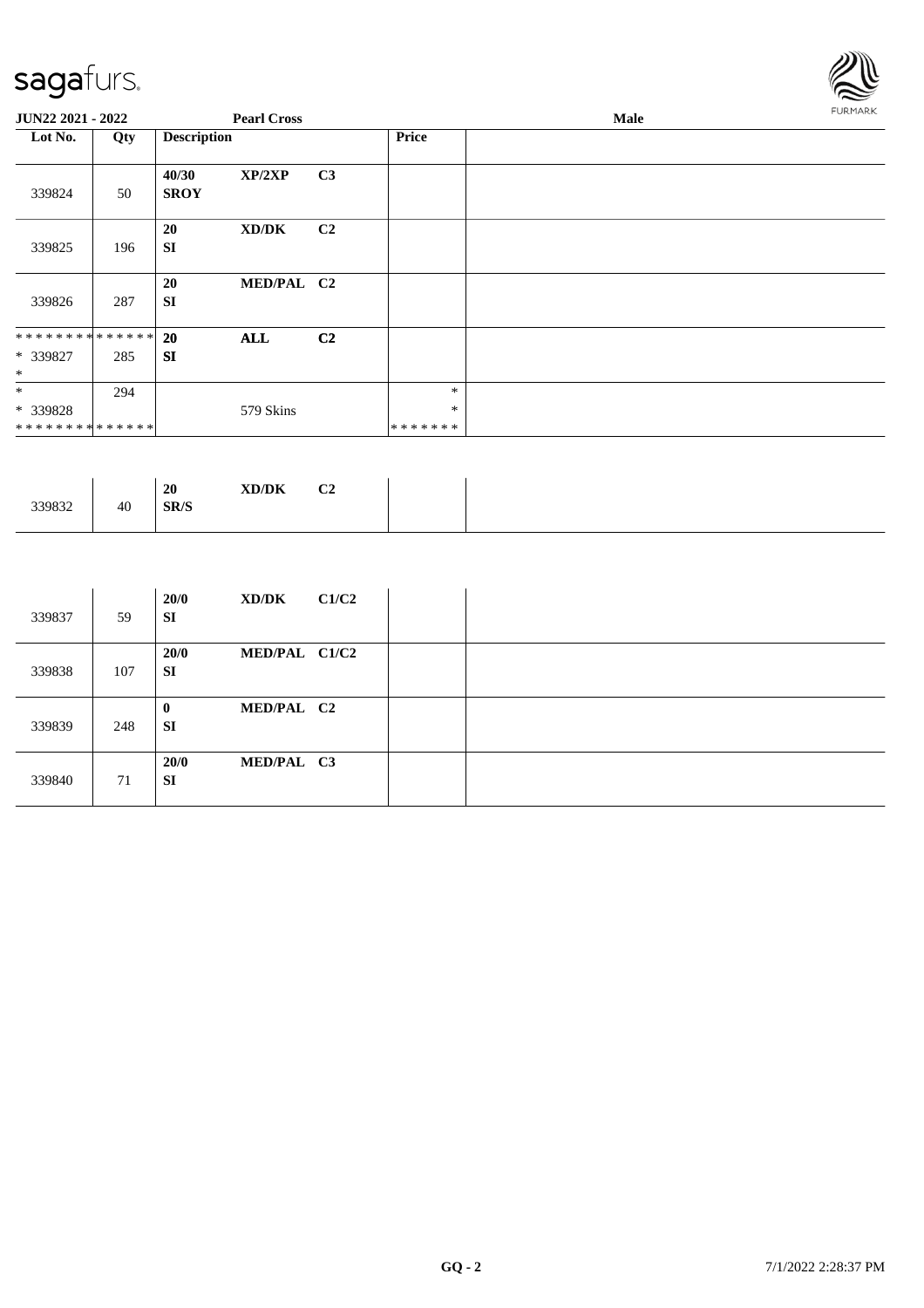



**JUN22 2021 - 2022 Pearl Cross Male Loty Description Price** 339846 116 **0 ALL C2 SR/S**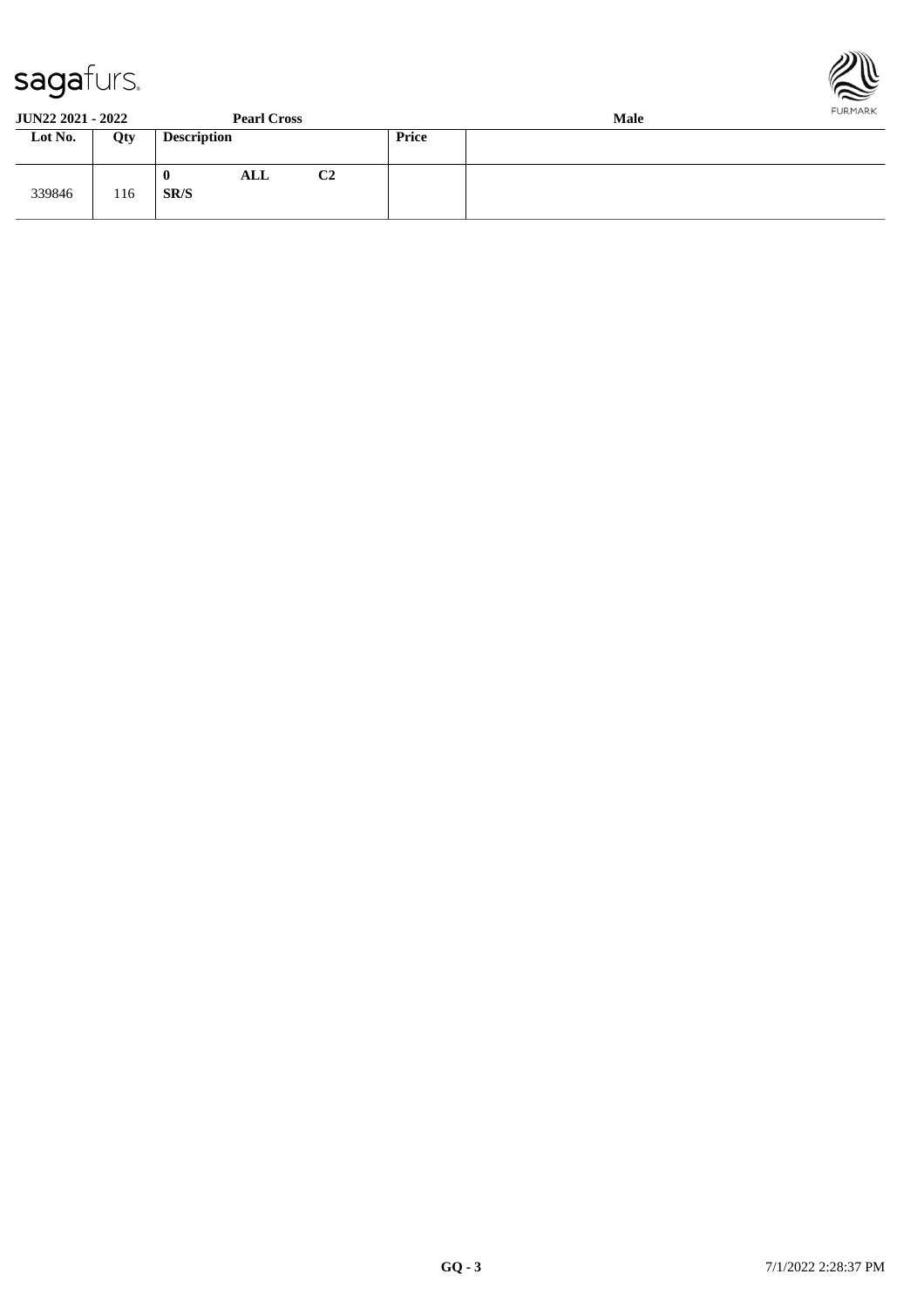

| <b>JUN22 2021 - 2022</b> |        |                                              | <b>Pearl Cross</b>                  |                           |       | Female |  |
|--------------------------|--------|----------------------------------------------|-------------------------------------|---------------------------|-------|--------|--|
| Lot No.                  | Qty    | <b>Description</b>                           |                                     |                           | Price |        |  |
| 439801                   | 140    | $\boldsymbol{0}$<br>${\bf S}{\bf I}$         | $\bf MED$                           | C1/C2                     |       |        |  |
| 439802                   | 177    | $\pmb{0}$<br>${\bf S}{\bf I}$                | PAL/XP                              | C1/C2                     |       |        |  |
| 439803                   | 46     | $\pmb{0}$<br>${\bf S}{\bf I}$                | $\mathbf{ALL}$                      | C3                        |       |        |  |
| 439804                   | 74     | $\pmb{0}$<br>$\mathbf I\mathbf B$            | $\mathbf{ALL}$<br>CHIP              | C2                        |       |        |  |
| 439805                   | 89     | $\pmb{0}$<br>$\mathbf{SR}/\mathbf{S}$        | $\bold{X}\bold{D}/\bold{D}\bold{K}$ | C1/C2                     |       |        |  |
| 439806                   | 192    | $\pmb{0}$<br>$\mathbf{SR}/\mathbf{S}$        | $\bf MED$                           | $\mathbf{C1}/\mathbf{C2}$ |       |        |  |
| 439807                   | 92     | $\bf{0}$<br>$\mathbf{SR}/\mathbf{S}$         | $DK/MED$                            | C3                        |       |        |  |
| 439809                   | $74\,$ | $\boldsymbol{0}$<br>$\mathbf{SR}/\mathbf{S}$ | PAL/XP                              | C3                        |       |        |  |
| 439810                   | 157    | $\boldsymbol{0}$<br>$\mathbf{IA}$            | $\mathbf{ALL}$<br>CHIP              | C2                        |       |        |  |
| 439811                   | 59     | $\bf{0}$<br><b>SROY</b>                      | MED/PAL C3                          |                           |       |        |  |
| 439812                   | 72     | $\bf{0}$<br><b>SROY</b>                      | XP/2XP                              | C2                        |       |        |  |
| 439813                   | 114    | 0/1<br>${\bf SI}$                            | $\boldsymbol{\text{XD}/\text{DK}}$  | C1/C2                     |       |        |  |
| 439814                   | 184    | $\mathbf{1}$<br>${\bf SI}$                   | <b>MED</b>                          | C1/C2                     |       |        |  |
| 439815                   | 171    | $0/1$<br>${\bf S}{\bf I}$                    | MED/PAL C1/C2                       |                           |       |        |  |
| 439816                   | 68     | 0/1<br>${\bf S}{\bf I}$                      | MED/PAL C3                          |                           |       |        |  |
| 439817                   | 202    | $\mathbf{1}$<br>${\bf SI}$                   | PAL/XP                              | C1/C2                     |       |        |  |
| 439818                   | 75     | 0/1<br>${\bf S}{\bf I}$                      | XP/2XP                              | C1/C2                     |       |        |  |
| 439819                   | 46     | $\mathbf{1}$<br>${\bf SI}$                   | $\mathbf{ALL}$                      | C3                        |       |        |  |
| 439820                   | 45     | 0/1<br>$\mathbf{I}\mathbf{B}$                | $\mathbf{ALL}$<br>FIG1              | C2                        |       |        |  |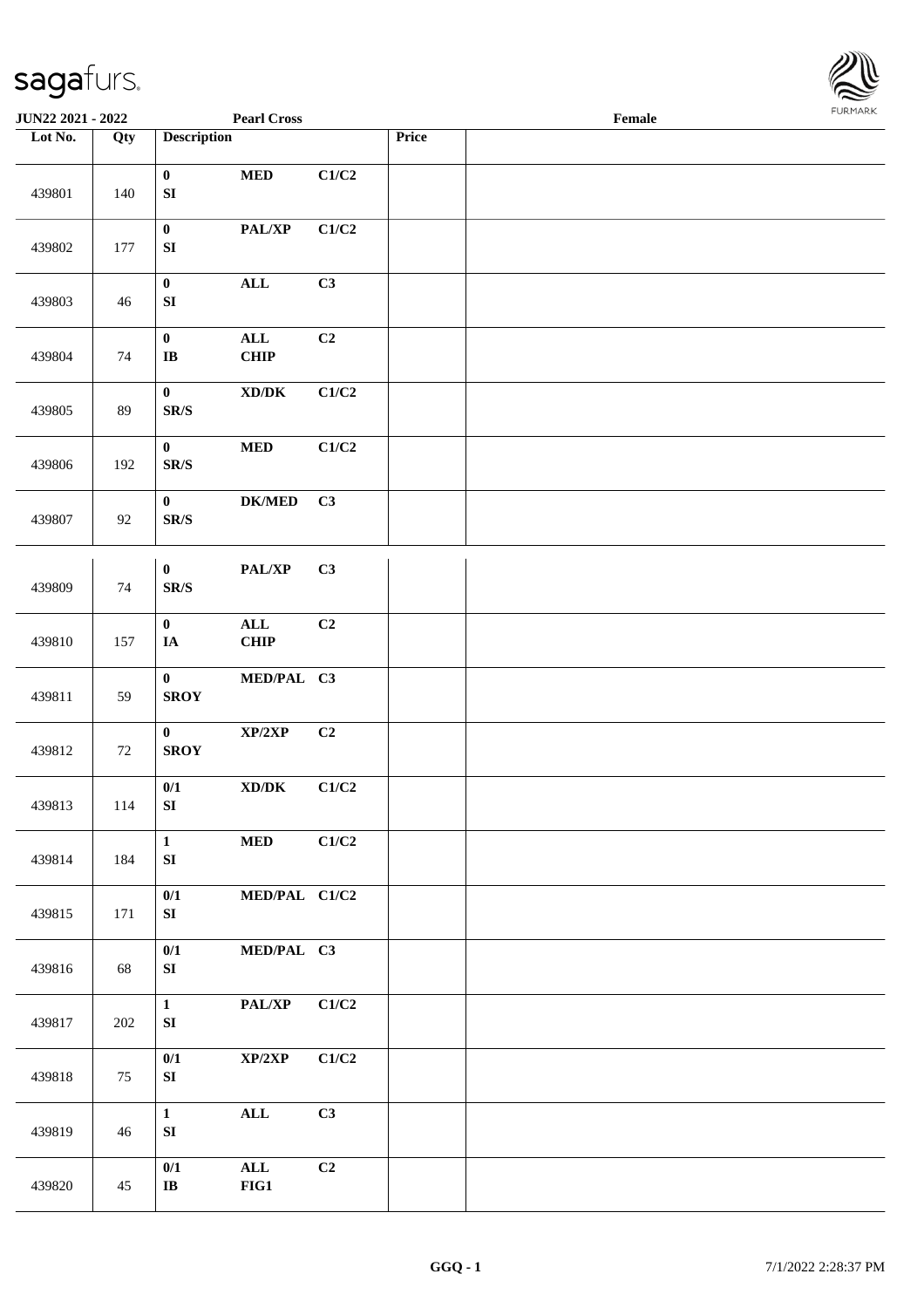

| <b>JUN22 2021 - 2022</b> |     | <b>Pearl Cross</b>          |                                     |       |       | Female | . |
|--------------------------|-----|-----------------------------|-------------------------------------|-------|-------|--------|---|
| Lot No.                  | Qty | <b>Description</b>          |                                     |       | Price |        |   |
|                          |     |                             |                                     |       |       |        |   |
|                          |     | $\mathbf{1}$                | $\mathbf{ALL}$                      | C2    |       |        |   |
| 439821                   | 181 | $\mathbf{IB}$               | <b>CHIP</b>                         |       |       |        |   |
|                          |     |                             |                                     |       |       |        |   |
|                          |     | 0/1                         | ALL                                 | C2    |       |        |   |
| 439822                   | 63  | $\mathbf I\mathbf B$        | <b>CHIP</b>                         |       |       |        |   |
|                          |     | 0/1                         | <b>ALL</b>                          | C2    |       |        |   |
| 439823                   | 59  | $\rm II$                    |                                     |       |       |        |   |
|                          |     |                             |                                     |       |       |        |   |
|                          |     | $\mathbf{1}$                | $\bold{X}\bold{D}/\bold{D}\bold{K}$ | C1/C2 |       |        |   |
| 439824                   | 235 | SR/S                        |                                     |       |       |        |   |
|                          |     |                             |                                     |       |       |        |   |
|                          |     |                             |                                     |       |       |        |   |
|                          |     | $\mathbf{1}$                | $DK/MED$                            | C3    |       |        |   |
| 439826                   | 107 | SR/S                        |                                     |       |       |        |   |
|                          |     |                             |                                     |       |       |        |   |
|                          |     |                             |                                     |       |       |        |   |
|                          |     | $\mathbf{1}$                | PAL/XP                              | C3    |       |        |   |
| 439829                   | 70  | SR/S                        |                                     |       |       |        |   |
|                          |     | 0/1                         | $\mathbf{ALL}$                      | C2    |       |        |   |
| 439830                   | 96  | $I\!\!A$                    | <b>CHIP</b>                         |       |       |        |   |
|                          |     |                             |                                     |       |       |        |   |
|                          |     | $\mathbf{1}$                | ALL                                 | C2    |       |        |   |
| 439831                   | 227 | $I\!\!A$                    | <b>CHIP</b>                         |       |       |        |   |
|                          |     |                             |                                     |       |       |        |   |
|                          |     | $\mathbf{1}$                | MED/PAL C1/C2                       |       |       |        |   |
| 439832                   | 181 | <b>SROY</b>                 |                                     |       |       |        |   |
|                          |     |                             |                                     |       |       |        |   |
| 439833                   | 119 | $\mathbf{1}$<br><b>SROY</b> | XP/2XP                              | C1/C2 |       |        |   |
|                          |     |                             |                                     |       |       |        |   |
|                          |     |                             |                                     |       |       |        |   |
|                          |     | $\mathbf 2$                 | $DK/MED$                            | C1/C2 |       |        |   |
| 439835                   | 330 | ${\bf SI}$                  |                                     |       |       |        |   |
|                          |     |                             |                                     |       |       |        |   |
|                          |     | $\mathbf 2$                 | $\mathbf{PAL}/\mathbf{XP}$          | C1/C2 |       |        |   |
| 439836                   | 236 | SI                          |                                     |       |       |        |   |
|                          |     |                             |                                     |       |       |        |   |